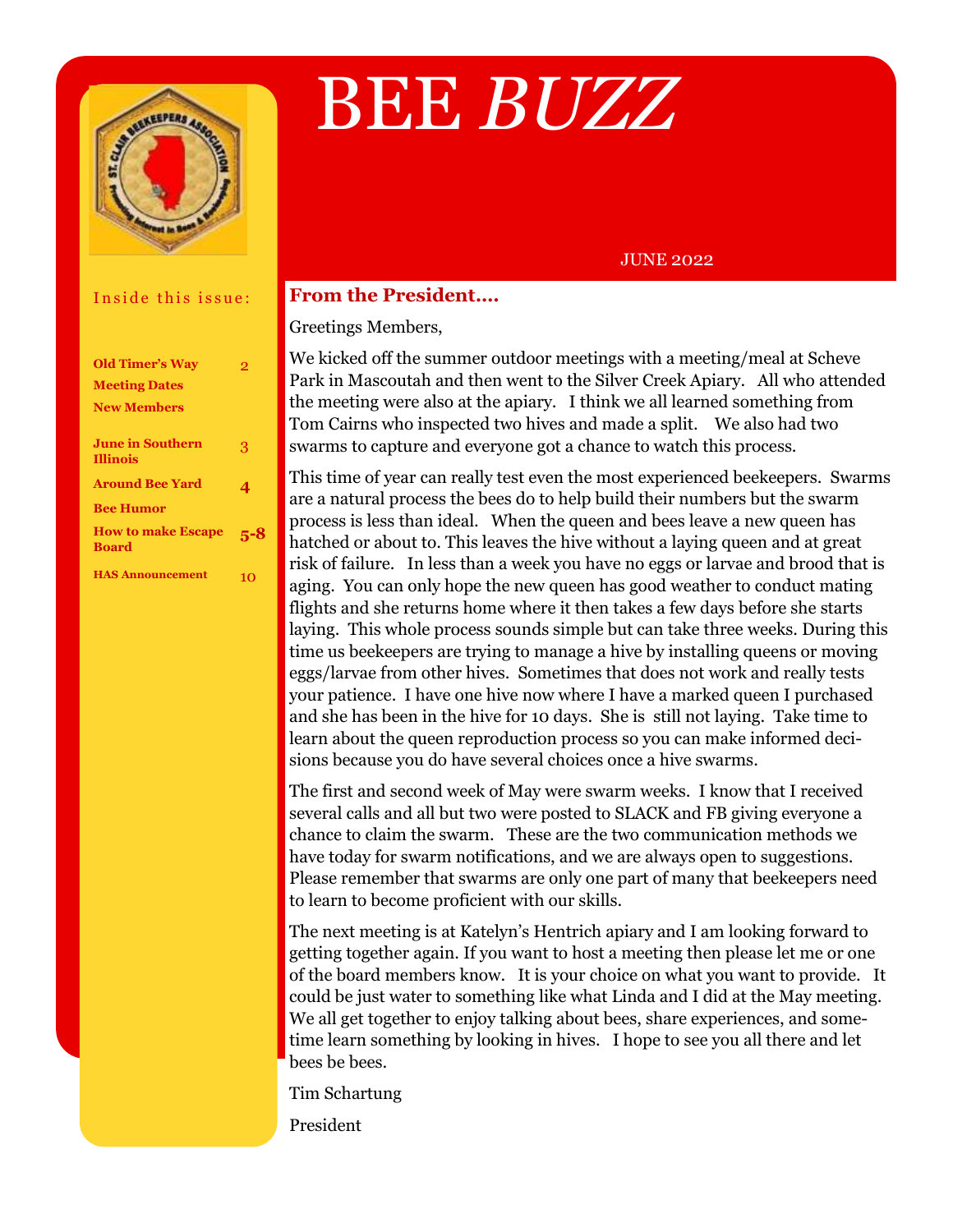### **OLD TIMER'S WAY**

Honey plants are one of my favorite subjects, so this month I will continue on plants.

In late April and throughout May, as you travel the countryside, you will see fields of solid yellow. These plants are called yellow rocket or wild mustard. These are two different plants, but related and similar so I will refer to both as mustard. I'm not sure if it's for nectar or pollen, but the bees work the plants with vigor. Once while walking through a field of mustard I noticed some bees buzzing me, and I was stung twice. Later on, I read where another beekeeper had the same experience. I heard where bees will become aggressive when working certain plants, namely soybeans. By now the mustard is either drying up or being tilled under.

Right now the blackberries are coming into bloom. If your hives are anywhere near these brambles the bees are sure to find them.

Ken Schaefer

### **Meeting Dates for 2022….**

Below are the meeting dates for 2022. They are subject to change. June 26th - Outdoor meeting location, Katelyn Hentrich's Apiary July 31st - Outdoor meeting location TBD Aug 28th - Outdoor meeting 6 Mile Museum,3279 Maryville Rd, Granite City, IL Sept 25th - Outdoor meeting location, Rich and Darla Perkins, Freeburg Oct 28th - St Clair Count Farm Bureau, Belleville Nov 18th - Madison County Farm Bureau, Edwardsville Dec – no meeting If anyone would like to host the July 31st meeting at their apiary please let Program Director, Marc Mayhew, know.

### **WE ARE GROWING…**

 Welcome these new members that joined the club in May. Keith Baecht, James Barnett, Sean Daenzer, Andrew Havko, Jodi Isringhausen, Tom Mell, and Jim Randall Jr.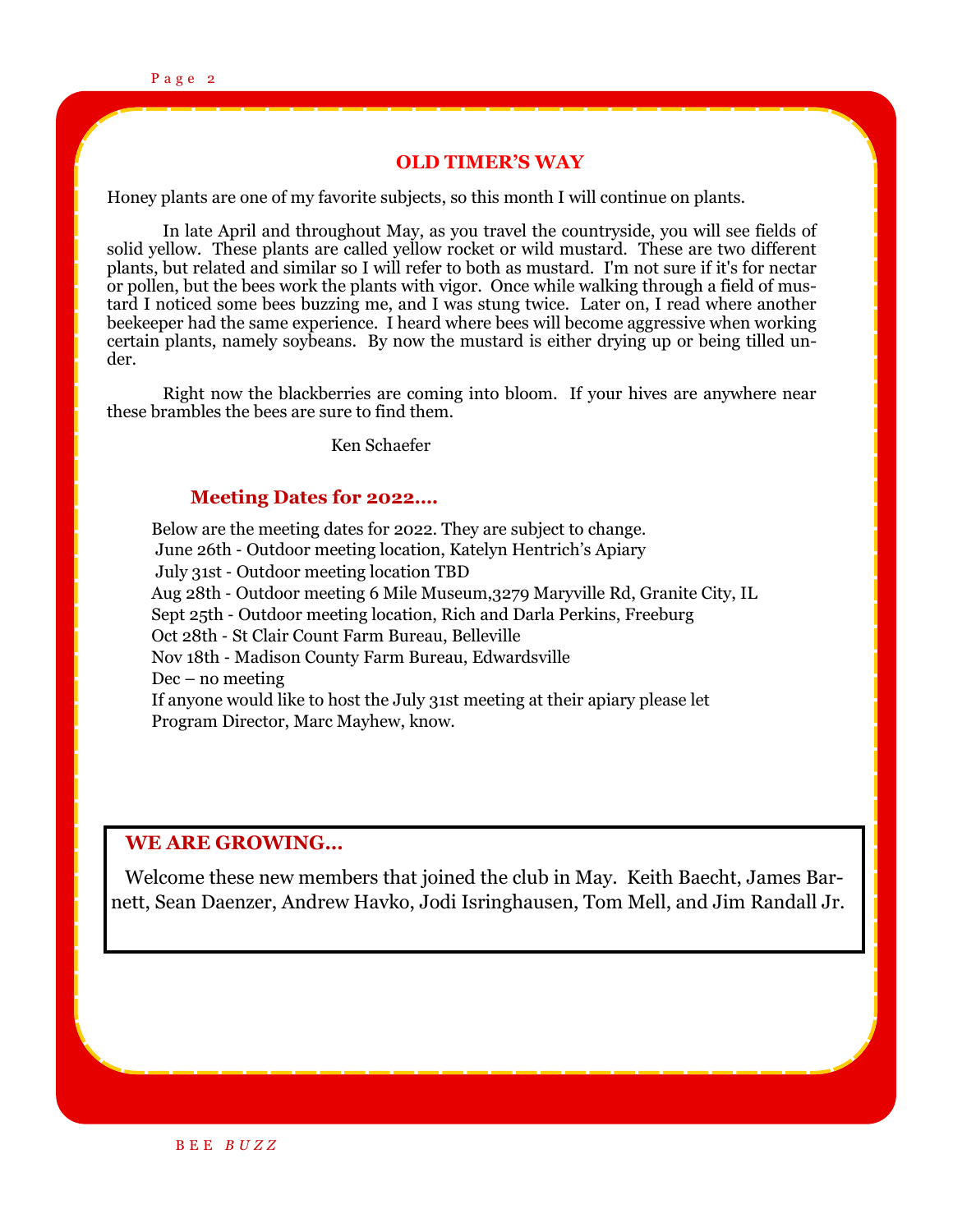### **June in Southern Illinois** by Ken Kloepper

 *pography, climate, weather, floral resources , and management goals are all factors to consider. DISCLAIMER: The most important thing to remember is that you cannot manage honey bees by a calendar. Location, to-*

- The latter part of June in Southern Illinois generally marks the end of the spring honey flow. Small roadside flowers like chicory may begin to bloom. The supers hopefully by now are full of nectar and once the moisture content of the honey has dropped to about 18%, the bees will start applying a fresh coating of beeswax known as cappings to seal the cells.
- Beekeepers use an instrument known as a refractometer to measure the moisture content to assure it has reached 18% or less moisture, as too much moisture can result in the honey fermenting!
- IMPORTANT: since small hive beetles arrived in Southern Illinois around 2006, beekeepers must extract honey combs removed from the hives within 48 hours or risk finding small hive beetle larvae contaminating the honey.



- Once the supers are ready to be extracted, the beekeeper will remove the combs to be extracted generally by on of four methods.
	- Manually brushing the bees from the combs with a bee brush.
	- Mechanical bee escape boards which when placed under the supers of honey prevent the bees from returning to the supers.
	- Chemical fume boards can be placed over the supers and the fumes will drive the bees downward and out of the supers.
	- Bee blowers use high speed air similar to a leaf blower to drive the bees out of the supers.
- Beekeepers should remember when extracting and bottling their honey crop that since 2010 the law in Illinois prohibits additives of any kind in honey and limits the amount of honey that may be sold in Illinois to 500 gallons(6000 lbs.) that was processed outside of a commercial kitchen.



Refractometer



Small Hive Beetle Larvae



Escape Board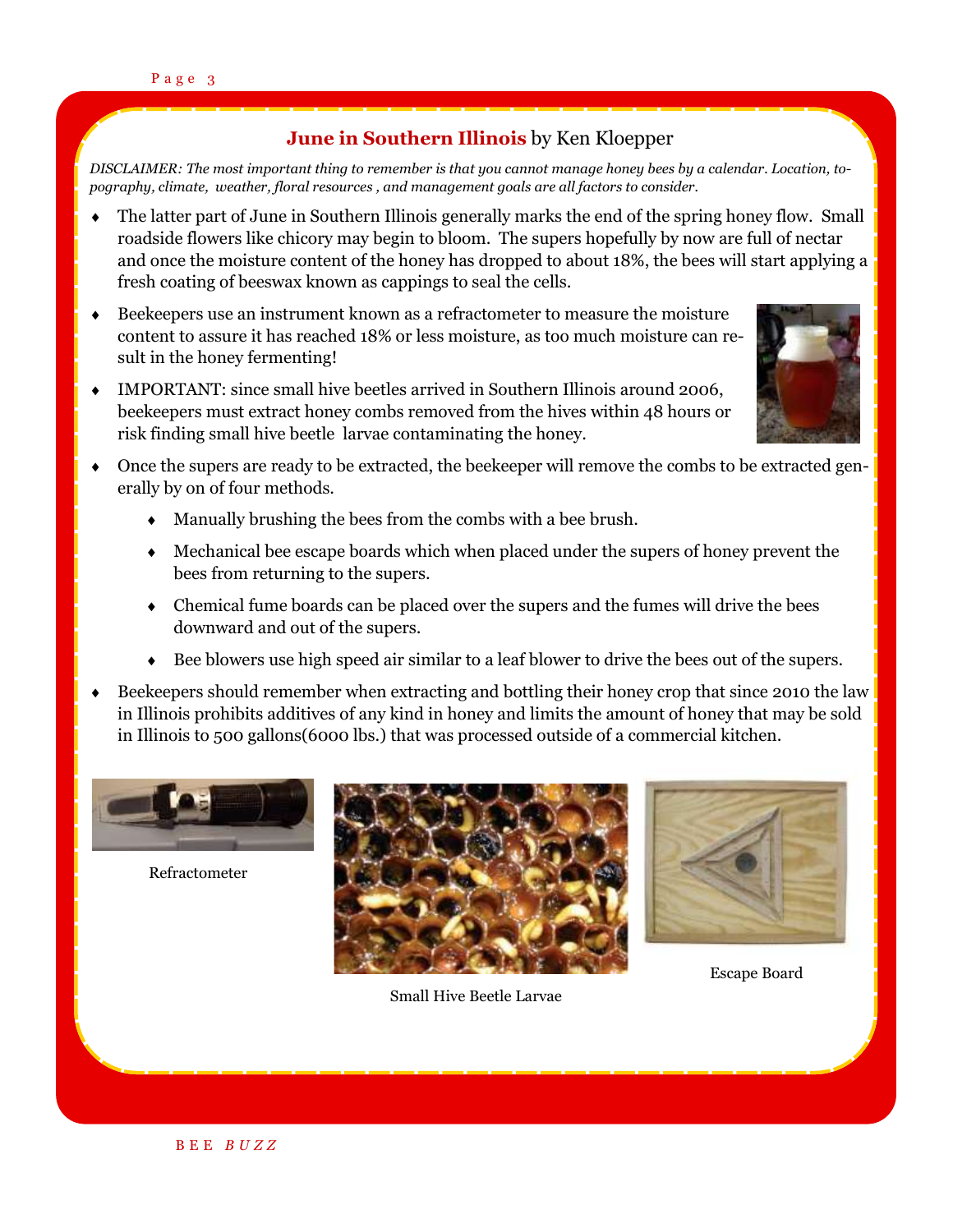### **Around the Bee Yard**

- Inspect twice this month for congestion, queen rightness, diseases, mites, and honey
- Monitor for queen cells to prevent swarming
- Make sure there are plenty of honey supers on to give them space to store honey
- Order any equipment you may need to harvest honey
- Order bottles and labels for your honey
- Here are some links to harvesting honey

#### [How to Harvest Honey From a Beehive -](https://www.ebeehq.com/getting-started-beekeeping/how-to-harvest-honey-from-a-beehive/) 8 Steps  $\Box$  | EbeeHQ

https://youtu.be/0aZ8F6fKVog Harvesting Honey- University of Guelph https://youtu.be/Y0tHuimTurk - How to Harvest Honey—David Burns https://youtu.be/MWBVxAmyt3o Harvesting and Bottling Honey David Burns

### A Little Bee Humor

- Q: What do you call bees buzzing in unison?
	- A: Stingalongs.
- Q: what does a bee style his hair with?
- A: a honeycomb

Q: What do you call a bee who's had a spell put on him?

A: He's bee-witched!

Q: Why do bees buzz?

A: Because they can't whistle!

<http://jokes4us.com/animaljokes/beejokes.html>



**Okay new guy, swarm season is almost over so let's get busy making this place feel like home.**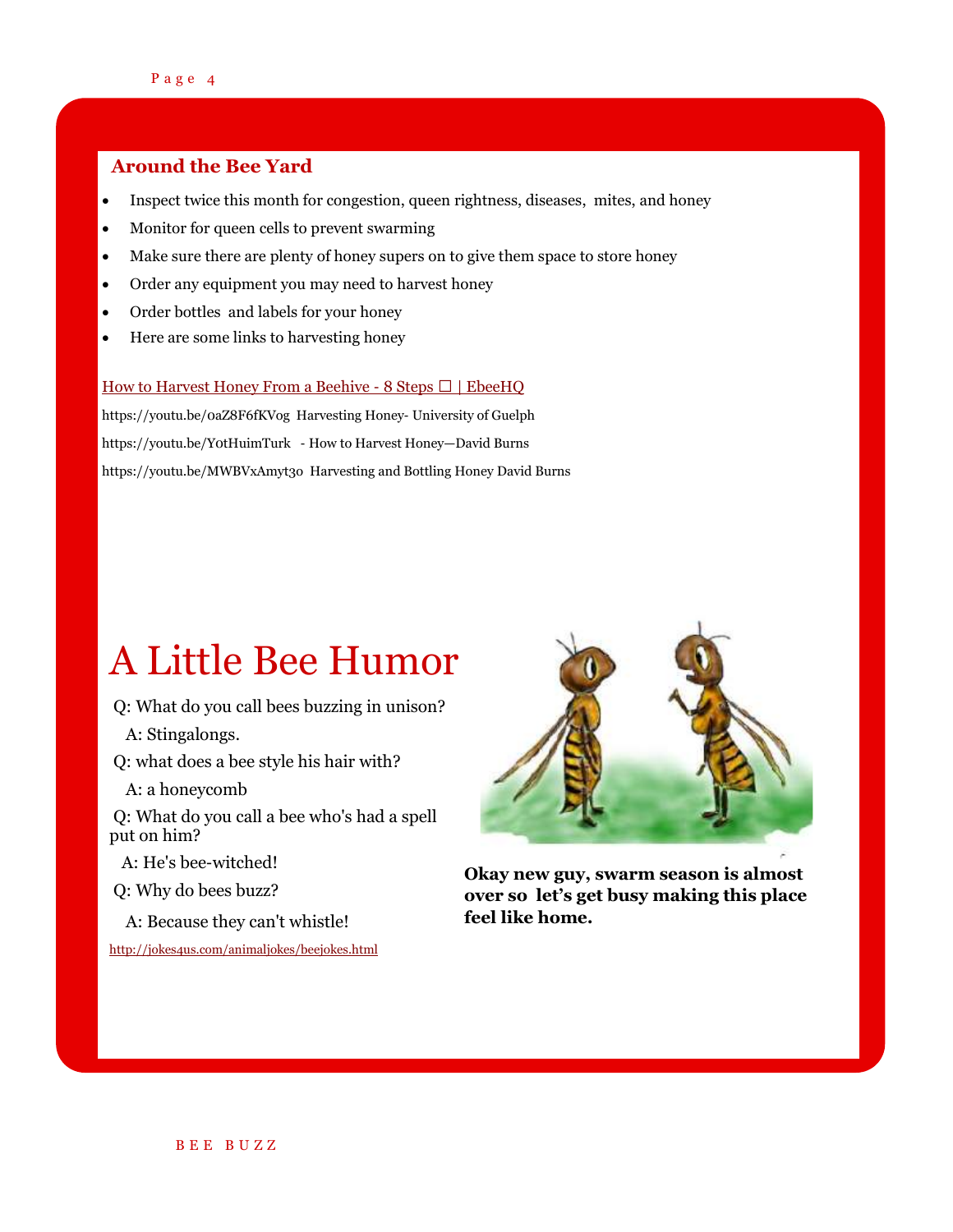### **How to make an Escape Board**

### By Dennis Hessel

 In the June issue of Bee BUZZ ,Ken Kloepper's article, "June in Southern Illinois", mentions the use of an escape board to remove bees from your honey super before harvestings the frames. The escape board sits on top of your deep hive body right below the honey super the triangular maze facing down. The bees exit the honey super through the hole to go down in the hive and for the most part will not re-enter the super. If you have multiple hives it is a good idea to have an escape board for each hive or at least a fair number of them. You can then remove all of the supers on the same day.

**How it works:** Bees tend to travel always going to the right.. When a bee reaches an obstruction, it will always travel to the right and follow that obstruction till it can go no further.. In the case of the escape board, it is easy for the bees to leave, but they are unable to get back in. There may be some nurse bees in the honey super if there is brood present and they will not leave the brood, so when you open the honey super to harvest the honey there may be a few bees present.

 **How to use:** You should have your escape boards with you when you are doing hive inspections near honey harvest time. If your frames of honey are capped and you want to harvest honey in the next 48 hours you can put the escape board on and come back the next day or the following day to gather the honey frames. Place the escape board below the honey super being removed. The side of the escape board with the triangles is the bottom and will be installed face down. Remove a queen excluder if present. Replace the honey super, inner cover and outer cover. Leave the escape board on overnight to allow the bees time to leave the super. Once the honey super is clear of bees, usually 12 hours later, it can be removed from the hive along with the escape board. Use your bee brush to remove any stragglers. Don't leave the escape board on for more than 48 hours or you run the risk of small hive beetles or wax months in the super when the bees aren't present and some smart bees may find their way back into the super.



Top of escape board



Bottom of escape board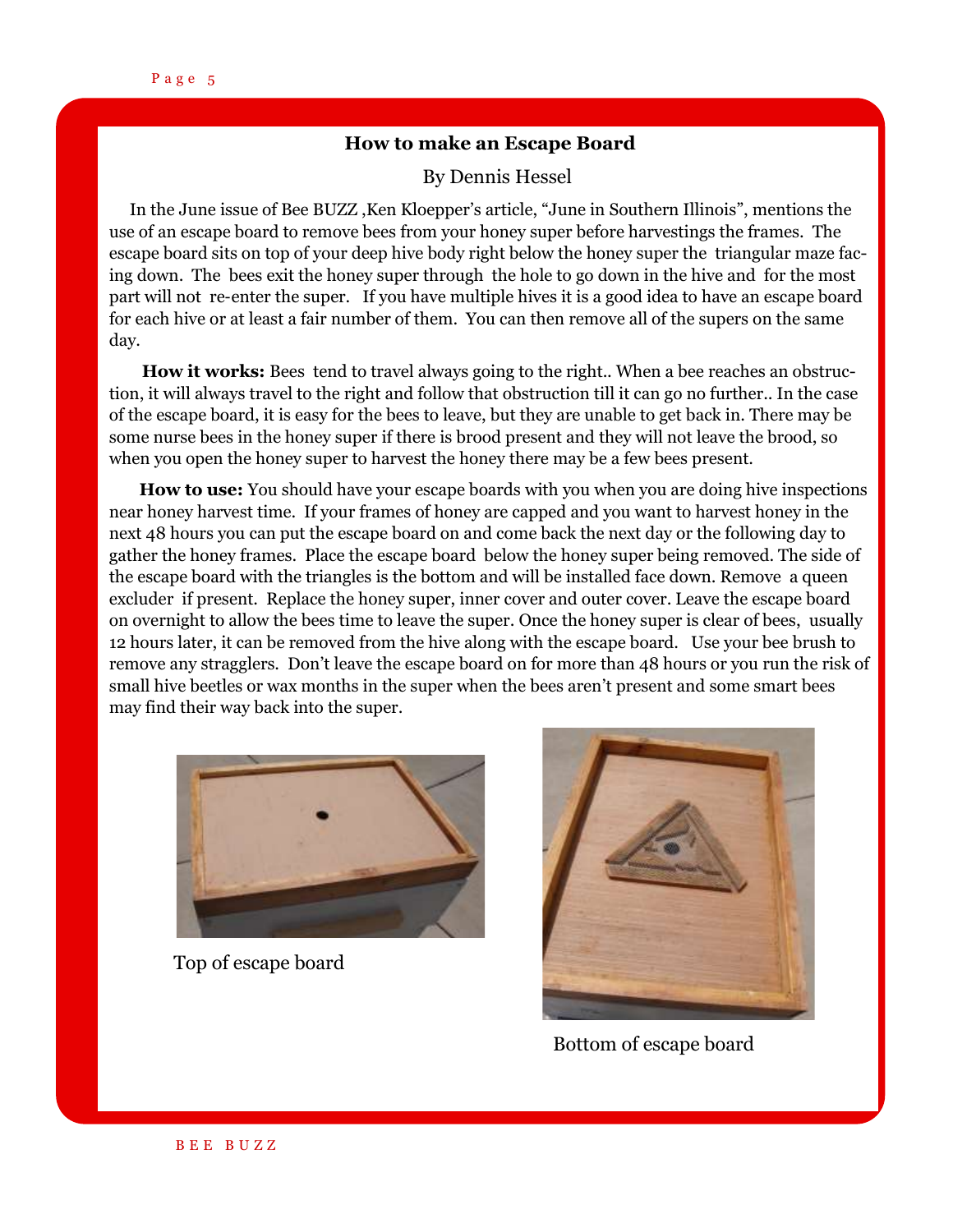### Page 6

### **Materials needed:**

1x3x8' 1/4 " plywood or luan underlayment #8 hardware cloth Titebond III wood glue  $4-1$ " screws 1/2" staples

### **Tools Needed:** Table Saw Drill

 $1/8$ " and 1" drill bit

Screw driver Staple Gun

Optional—paint

- 1. Rip the  $1 \times 3$  so that it is  $2$ " wide.
- 2. Cut the 1 x 3 into two pieces 19 7/8" long, this will be the sides.
- 3. Cut the 1 x 3 into two pieces 15 1/2" for 10 frame hive or 13" for an 8 frame hive, this will be the ends.
- 4. Cut a dado in the end of each side piece 3/4" wide and 3/8" deep. You can cut this dado using a dado blade or making multiple cuts on your table saw. See drawing below measurements for 1o frame

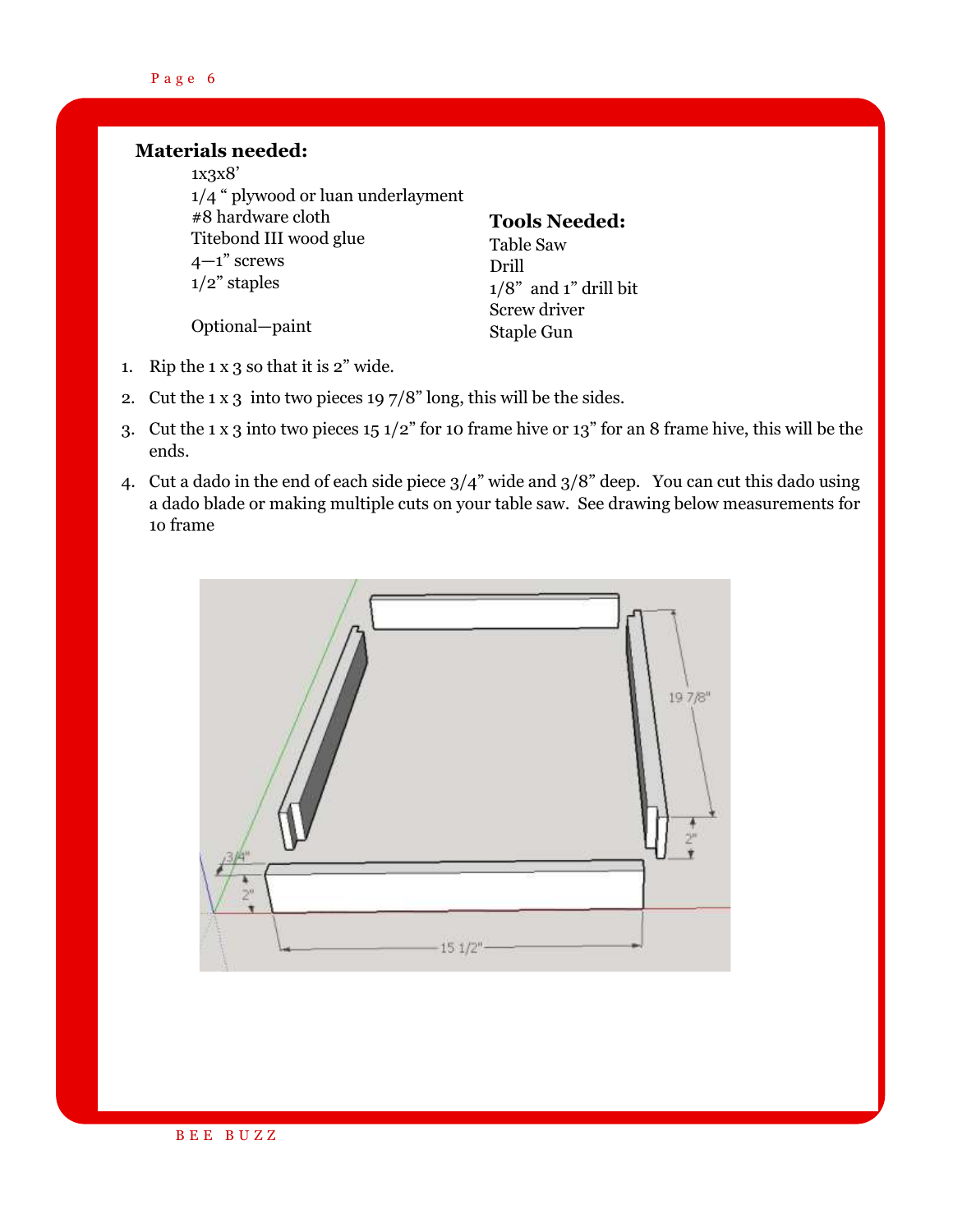

5. Cut a  $3/16$ " slot on the inside surface of the side and end boards  $3/4$ " for one edge of the board. The slot should be 3/8" deep. On the side boards make sure the dado you cut is facing down when cutting the slot. This slot is for the Luan or plywood to fit in. You may need to adjust the width of the slot to match the thickness of your Luan or plywood.

6. Dry fit the sides and the ends together. The overall outside dimension should be 19 7/8" by 16 1/4" for 10 frame and 19 7/8" by 13 3/4" for 8 frames. Make adjustments to get these measurements. If they are

not correct your hive bodies will not sit on the escape board properly.

- 7. Make sure the frame is square and then measure how big you plywood will need to be taking into consideration the depth of your slots. Should be in the neighborhood of 19 1/8" by 15  $1/2$ " for 10 frames and 19  $1/8$ " by 13" for 8 frames.
- 8. Cut your plywood to the dimension you got in step 7.
- 9. Draw a diagonal line from corner to corner to find the center of your plywood.
- 10. Drill a 1" hole at the X.
- **11.** Dry fit the sides, ends and plywood together. The end pieces go into the dado you cut on the end of the side pieces. I everything fits you are ready to assemble it, if not trim to make adjustments to plywood. **NOTE: your finished outside dimensions must be 19 7/8" by 16 1/4" for 10 frame and 19 7/8" by 13 3/4" for 8 frames.**
- 12. Put the wood glue in the slots and dados on the side pieces. Put the plywood in the slot and fit the side and end pieces together. After making sure everything is square, use the brad nailer to tack the sides to the ends to hold everything in place until you can insert a screw.
- 13. Drill a 1/8" pilot hole through the side piece into the end piece and secure with a 1" screw . Repeat for other three corners.

Now you are ready to cut the pieces the triangle or the maze.

1. Rip some pieces of wood from your scraps  $3/4$ " and  $1/2$ " thick. You will need three pieces 11 1/4 " long and three 7" long at the longest edge. You will need to cut a piece off each end at a 30 degree angle. This can be cut with a small hand saw , a band saw, or scroll saw.



B E E B U Z Z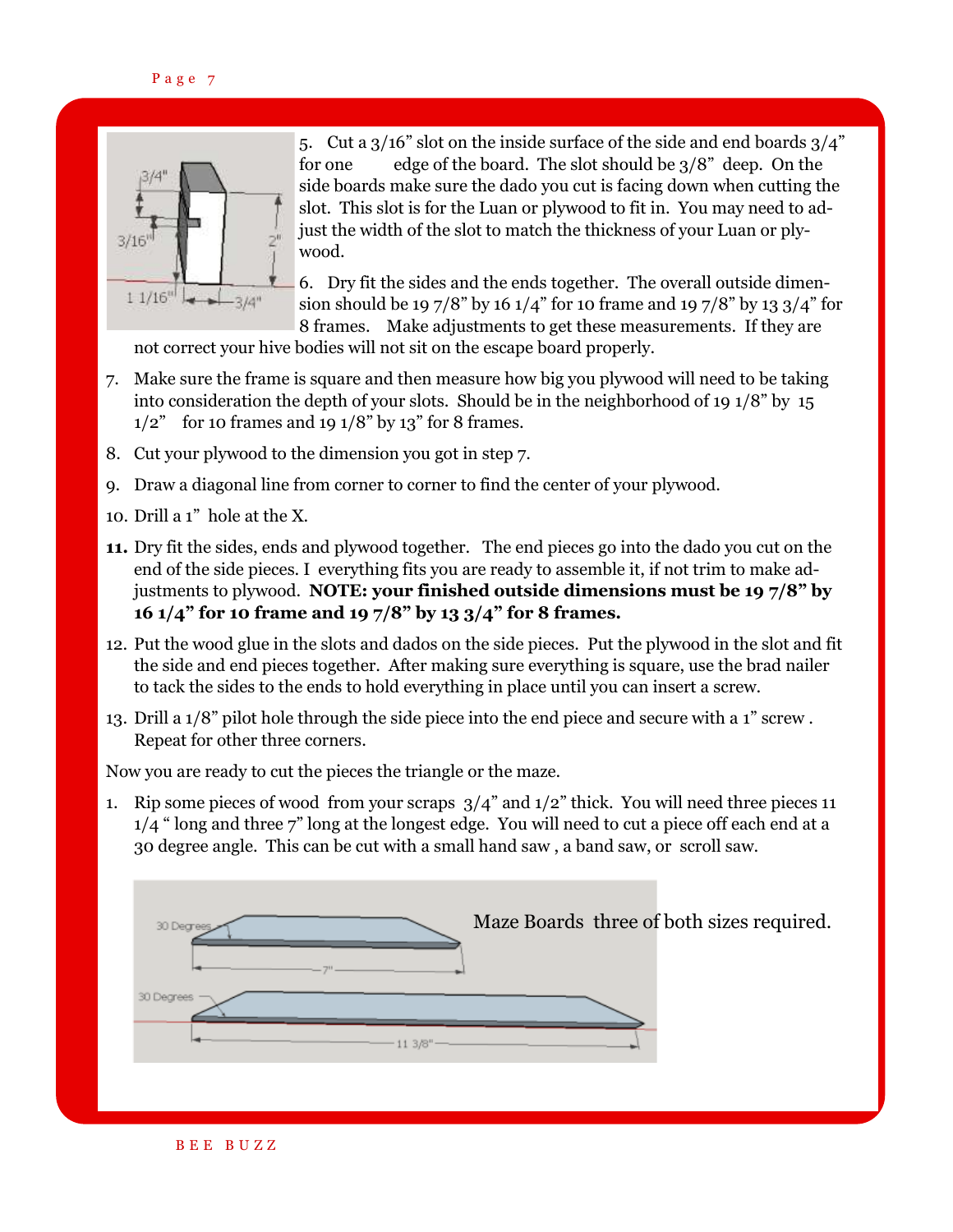- 2. Draw a line across the bottom side of the escape board. (the bottom has a side height of  $1\frac{1}{16}$ ") 5 1/4" up from the edge..
- 3. Spread glue on a piece of a 11 3/8" maze board and place the long edge on the line you drew. Tack with a brad nailer.

NOTE: you must maintain the proper bee space between the maze boards. (Bee spaces is  $3/8$ )



- 4. Now measure the dimensions of your triangle and cut a piece of  $#8$ hardware cloth to cover the triangle.
- 5. Staple the hardware cloth to the maze boards. When you are done it should look something like this.
- 6. You can paint the outside of the escape board if you want.
- 7. The escape board goes between your deep hive bodies and the honey super.



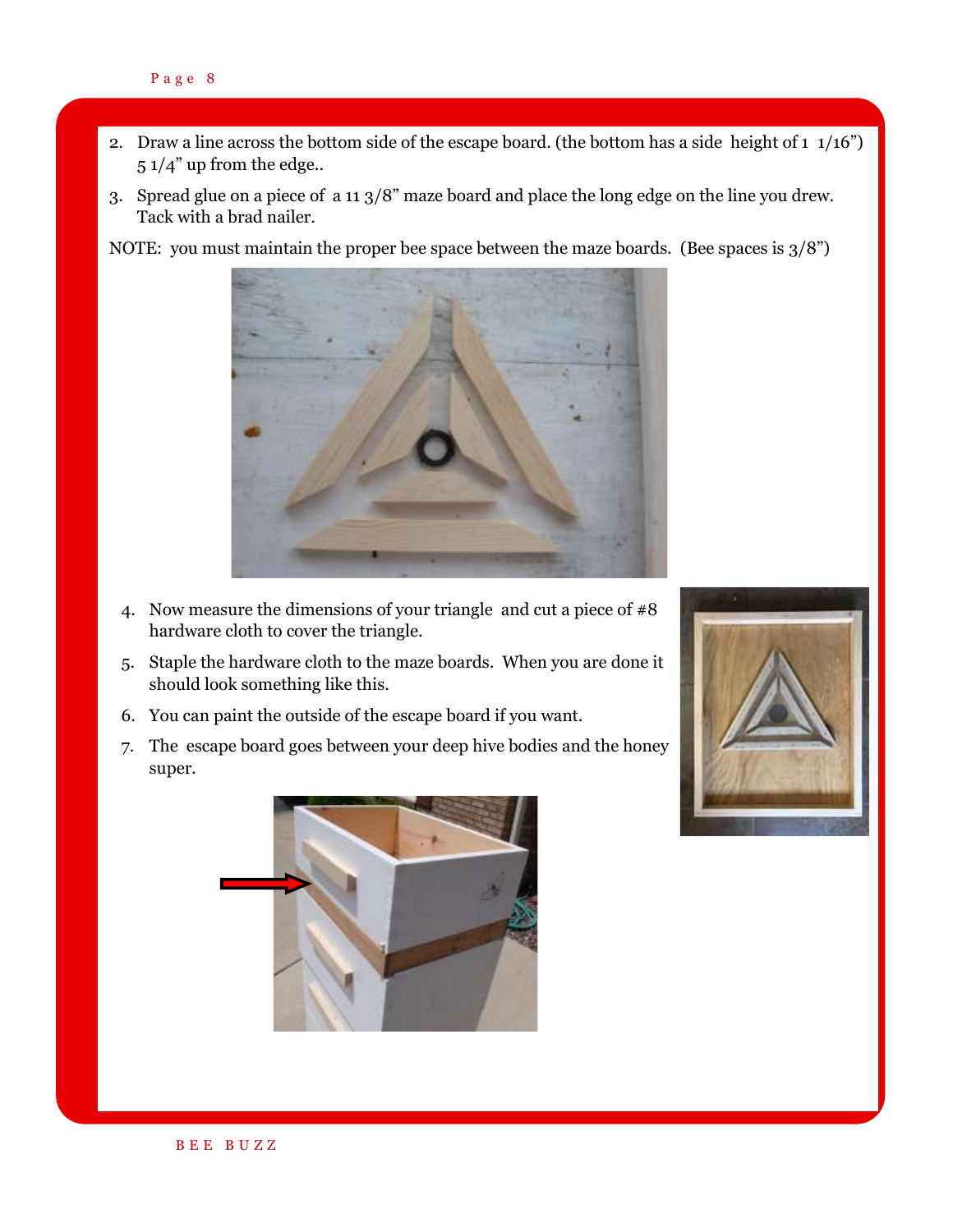### *MAY Meeting in pictures ….*

The May Membership Meeting was held Sunday May 22nd. After a brief business meeting and a potluck lunch ,everyone headed out to Tim Schartung's apiary for a demonstration on how to split a hive. Unexpectedly, when we arrived there was a swarm in a tree so we also captured a swarm. The hive that Tim had planned on using for the split demonstration swarmed.



Tom Cairns opens the hive an confirms that is swarmed

> Below everyone gathers in to get a closer look





Tom moves onto another hive to demonstrate a split. There were a lot of questions and up close viewing of the procedure and various things going on in the hive. Very educational.